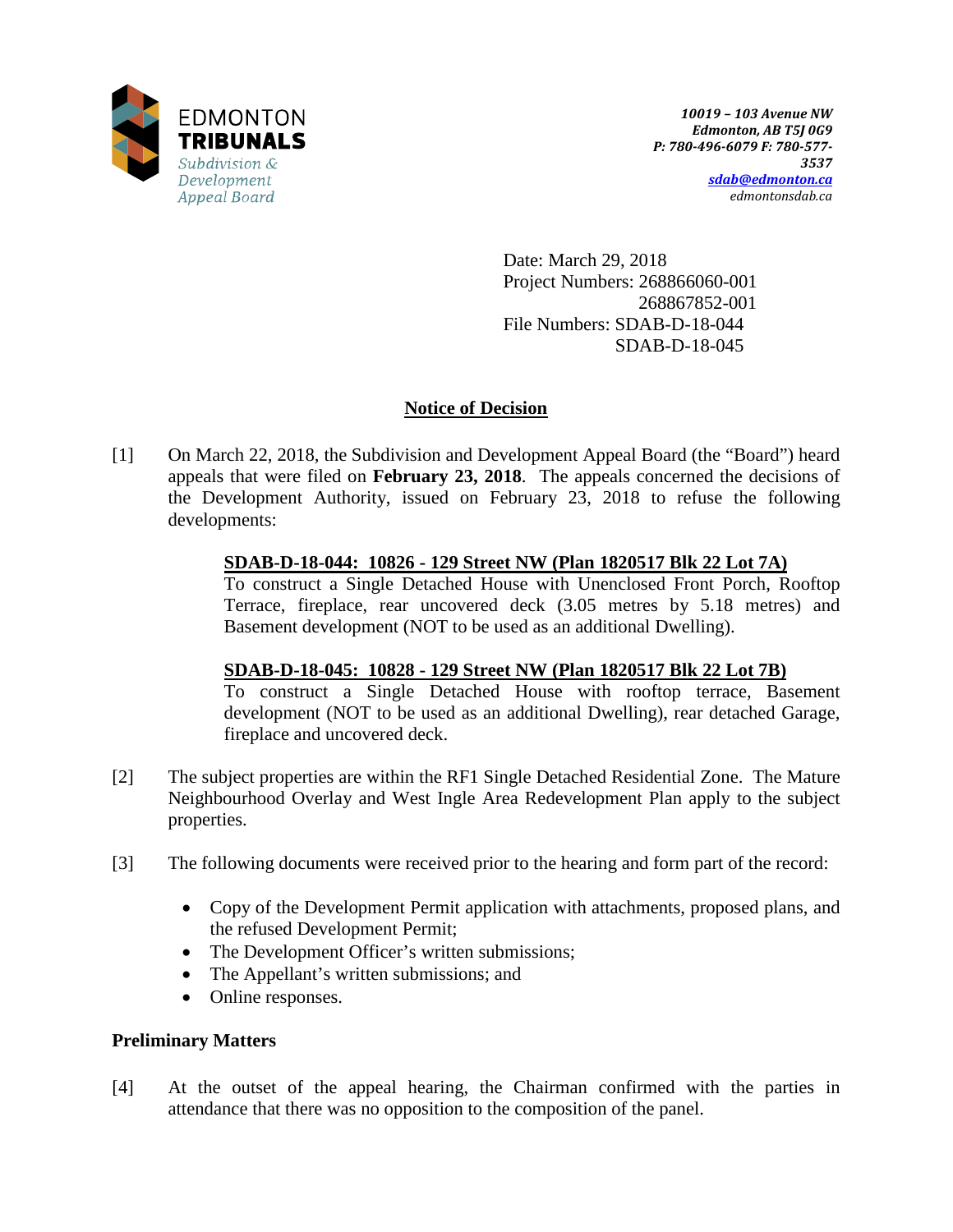- [5] The Chairman outlined how the hearing would be conducted, including the order of appearance of parties, and no opposition was noted. The Chairman advised that evidence for SDAB-D-18-044 and SDAB-D-18-045 will be heard together but will be considered as two separate appeals.
- [6] The appeal was filed on time, in accordance with Section 686 of the *Municipal Government Act*, RSA 2000, c M-26 (the "*Municipal Government Act*").

### **Summary of Hearing**

- *i) Position of the Appellants, Mr. A. Nunes and Mr. R. Medeiros, representing Nuneiros Homes:*
- [7] The Appellants reviewed their PowerPoint submission.
- [8] The Appellants have been friends for many years and formed their company approximately seven years ago with the intent of building high quality homes with a European design. Mr. Nunes plans to live in one of the proposed houses with his family.
- [9] The proposed developments were refused because of an excess in the maximum allowable height and an excess in the maximum allowable dormer width.
- [10] However, the maximum height of the proposed houses is approximately 9.8 metres and the height to the midpoint of the main roof is approximately 8.3 metres which is well within the maximum allowed. Because the proposed dormer is wider than currently allowed, the Development Officer measured the mid-height of the dormer roof which is approximately +/- 9.1 metres.
- [11] Renderings and elevation drawings were referenced to illustrate that what is being proposed is not significantly different than what would be approved as complying with the development regulations and will not have any greater impact on neighbouring property owners.
- [12] The proposed houses are totally different designs both inside and outside.
- [13] It was their opinion that the variances should be granted for the following reasons:
	- a) Square footage will be increased by providing a functional loft level.
	- b) The developments will add character to this neighbourhood and increase property values.
	- c) The proposed developments with the required variances are more aesthetically pleasing than an alternate development and allow the development of a desirable roof top balcony.
	- d) The majority of neighbours, including the two most affected adjacent neighbours, support the proposed development.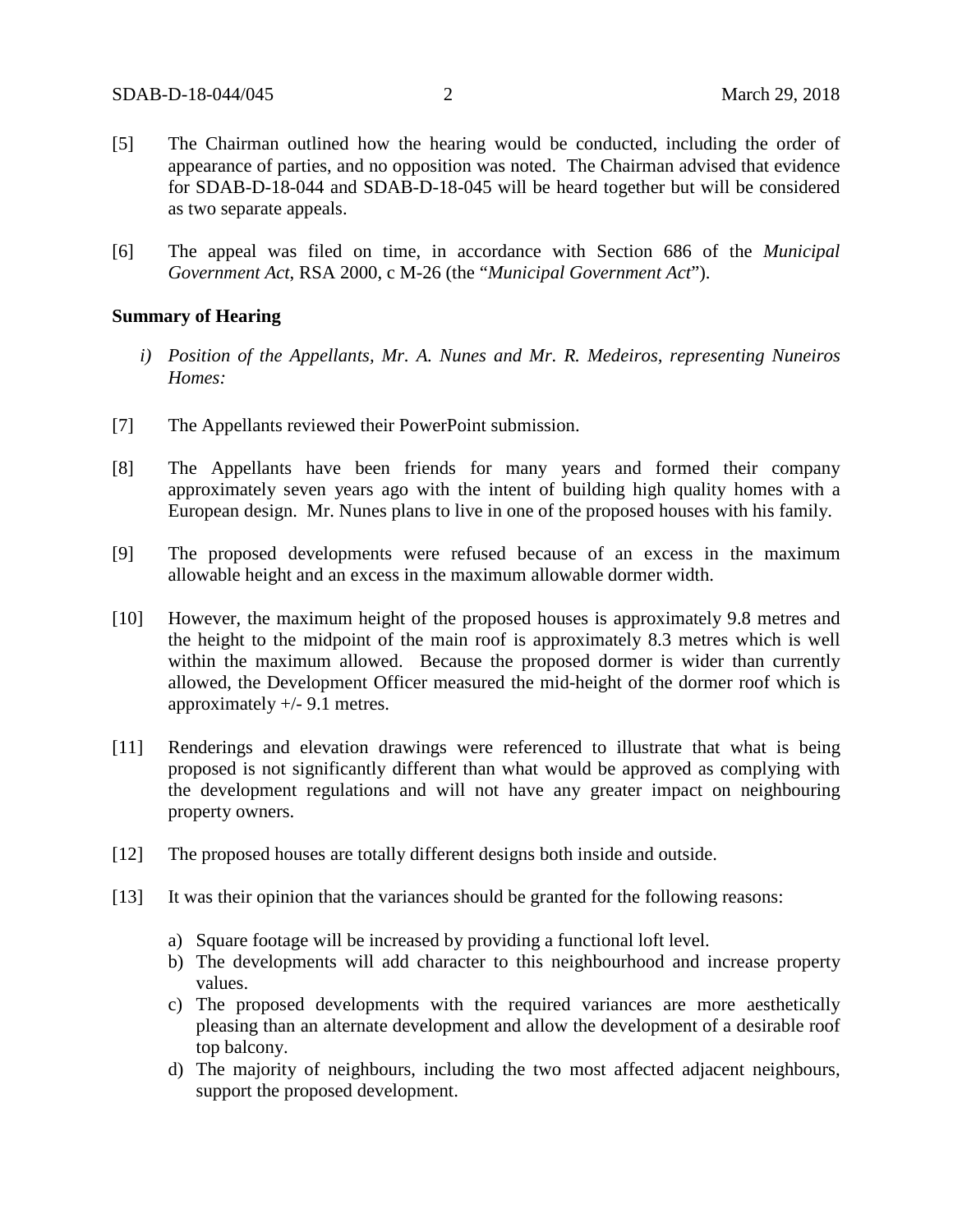- e) The Bylaw regulations were amended in September, 2017, one month prior to the submission of their development permit application.
- f) There will not be any additional height impact on neighbouring property owners.
- [14] This block is currently being redeveloped with houses of different architectural styles, including three or four sets of skinny houses. These new developments will help increase property values in this neighbourhood.
- [15] The setback requirements for the proposed roof top balcony have been met to ensure that it is not intrusive on neighbouring property owners.
- [16] Information submitted regarding the consultation process was referenced to identify the properties that were consulted, the number of attempts that were made and the feedback provided. Three visits were made to each property on different days of the week and at different times of the day. They visited 22 houses, 2 houses had signs indicating no soliciting which they respected. Two property owners indicated that they did not like skinny houses, one house was under construction, no response was obtained from 7 houses, 2 neighbours expressed support but were confused by the information regarding the variances contained in the letter received from the City and 8 neighbours provided signatures of support. They contacted the Community League, but were advised that it is not their practice to comment on variances specific to individual properties.
- [17] Photographs of two new similar developments located two blocks away on the same street were referenced. These houses were sold within 30 days at a high price point which supports their contention that these types of developments are in high demand in this neighbourhood.
- [18] Mr. Nunes provided the following information in response to questions from the Board:
	- a) There is a mixture of bungalows and two storey houses in this neighbourhood, but most of the new houses being built are two storey structures.
	- b) The Board reviewed the plans in detail with the Appellants to understand the variances cited by the Development Officer. It was acknowledged that the height requirements for a sloped roof and a flat roof are different. However, clarification could not be provided regarding the calculations and measurements contained on the drawings prepared by their Architect.
	- c) The proposed loft space and balcony cannot be developed without the requested variances.
	- *ii) Position of Development Officer, Mr. K. Yeung:*
- [19] Mr. Yeung provided a written submission but did not attend the hearing.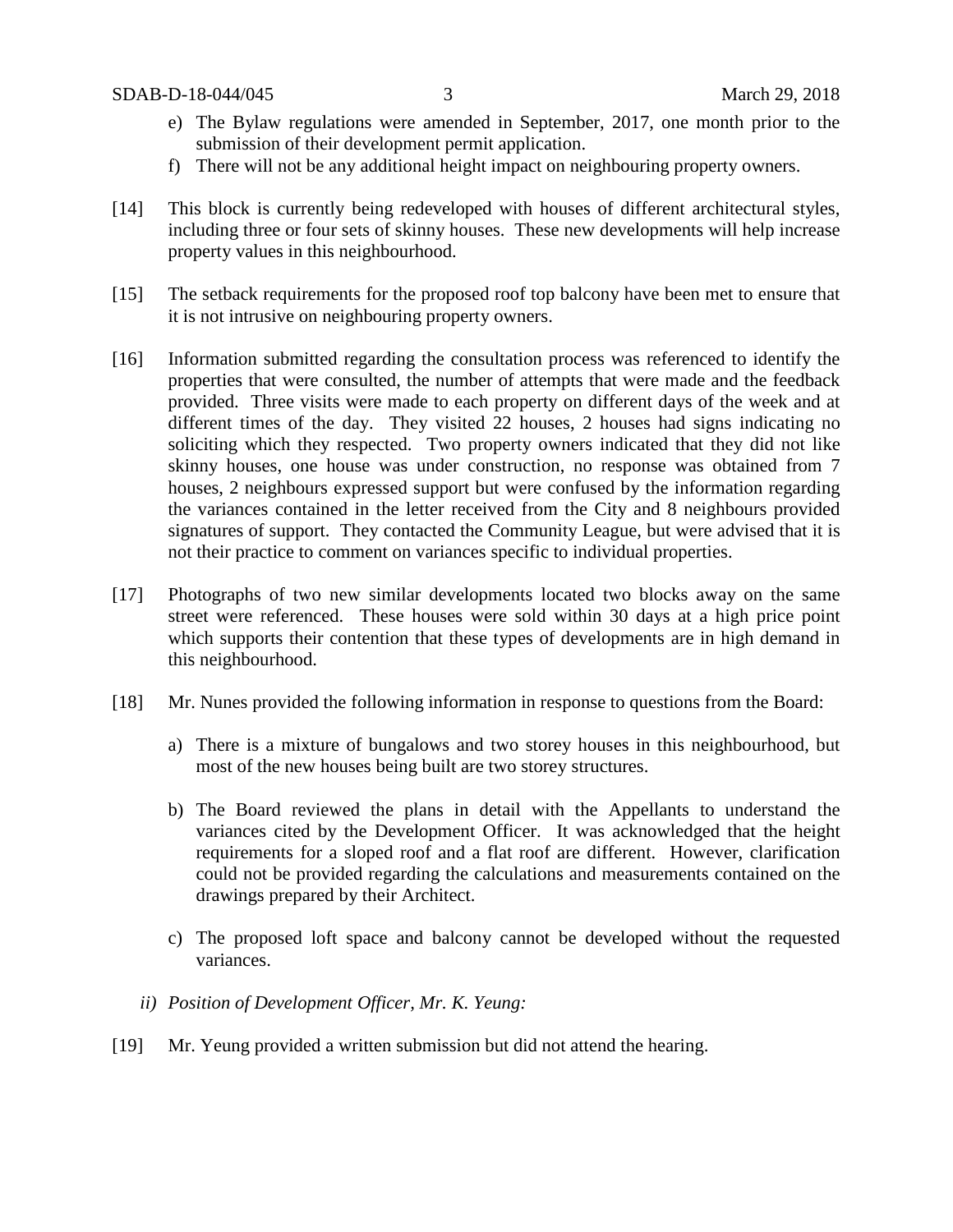### **Decision**

- [20] The appeals are **ALLOWED** and the decisions of the Development Authority are **REVOKED**. The developments are **GRANTED** as applied for to the Development Authority, subject to the following **CONDITIONS (for each Development Permit)**:
	- 1. The developments shall be constructed in accordance with the stamped and approved drawings.
	- 2. WITHIN 14 DAYS OF APPROVAL, prior to any demolition or construction activity, the applicant must post on-site development permit notification signs (Section 20.2)
	- 3. Platform Structures located within a Rear Yard or interior Side Yard, and greater than 1.0 metres above the finished ground level, excluding any artificial embankment, shall provide Privacy Screening to prevent visual intrusion into Abutting properties. (Reference Section 814.3(9))
	- 4. Single Detached Housing requires 1 parking spaces per dwelling; parking may be in tandem as defined in Section 6.1(113) (Reference Schedule 1 of Section 54.2).
	- 5. Landscaping shall be installed and maintained in accordance with Section 55.
	- 6. Frosted or opaque glass treatment shall be used on windows as indicated on the drawings to minimize overlook into adjacent properties (Reference Section 814.3(8)).
	- 7. The proposed Basement development(s) shall NOT be used as an additional Dwelling. An additional Dwelling shall require a separate Development Permit application.

# **NOTE: NOTWITHSTANDING THE SCOPE OF APPLICATION, THE DEVELOPMENT OF REAR DETACHED GARAGES WILL REQUIRE SEPARATE DEVELOPMENT PERMIT APPLICATIONS.**

### **ADVISEMENTS:**

- 1. Any future deck development greater than 0.6 metres (2 feet) in height will require development and building permit approvals.
- 2. Any future deck enclosure or cover requires a separate development and building permit approval.
- 3. Any future additional dwelling such as Secondary Suite shall require a separate development permit application.
- 4. The driveway access must maintain a minimum clearance of 1.5 metres from the service pedestal and all other surface utilities.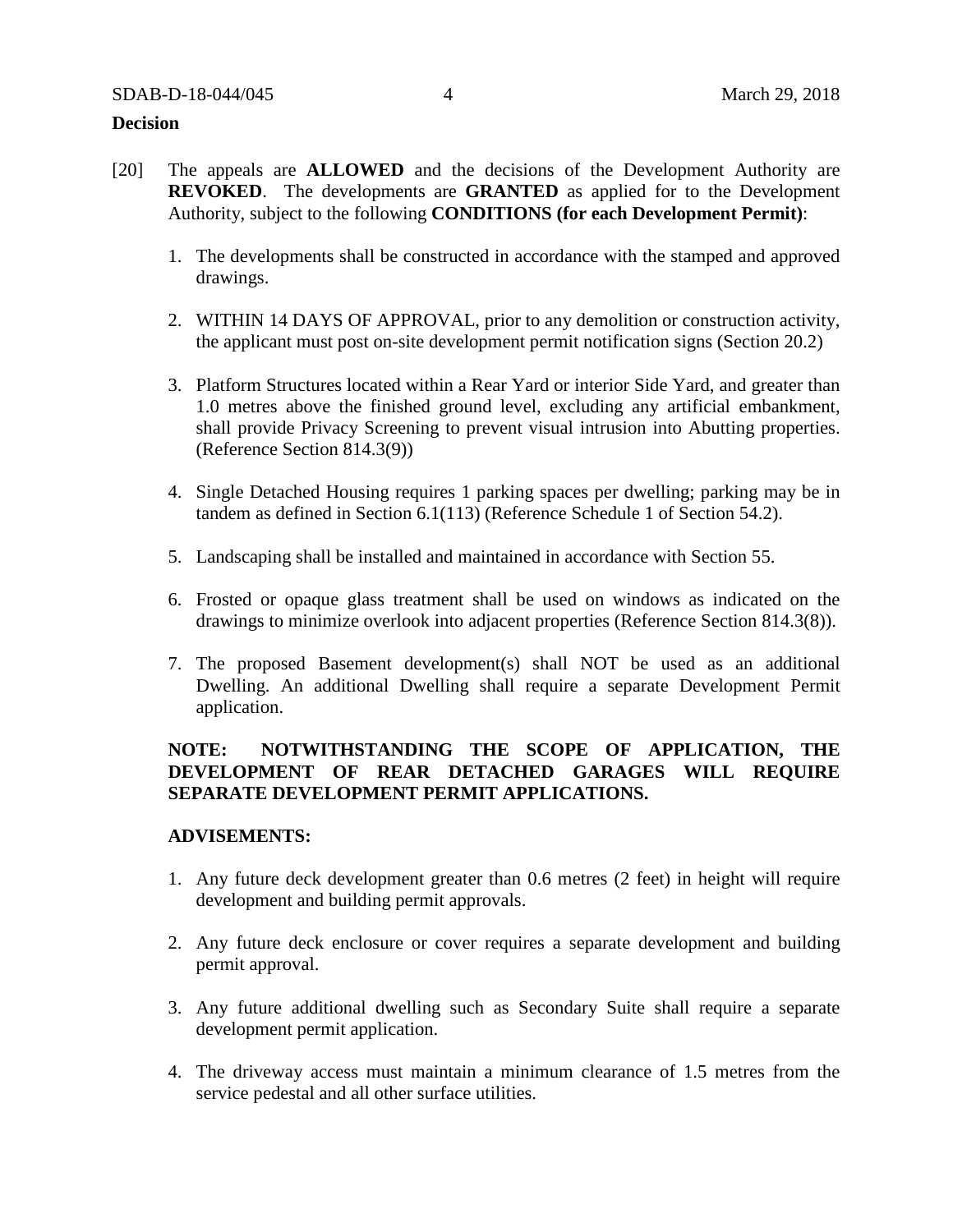- 5. Lot grades must match the *Edmonton Drainage Bylaw 16200* and/or comply with the Engineered approved lot grading plans for the area. Contact Drainage Services at 780-496-5576 or lot.grading@edmonton.ca for lot grading inspection inquiries.
- 6. A Building Permit is required for any construction or change in use of a building. Please contact the 311 Call Centre for further information.
- [21] In granting the development, the following variances to the *Edmonton Zoning Bylaw* are allowed:

#### **10826 – 129 Street**

- 1. The maximum allowable building Height of 8.9 metres as per Section 814.3(5) is varied to allow an excess of 1.3 metres, thereby increasing the maximum allowed Height to 10.2 metres.
- 2. The maximum allowable dormer width of 1.72 meters as per Section 814.3(7) is varied to allow an excess of 1.28 metres, thereby increasing the maximum allowed width to 3.0 metres.

#### **10828 – 129 Street**

- 1. The maximum allowable building Height of 8.9 metres as per Section 814.3(5) is varied to allow an excess of 1.1 metres, thereby increasing the maximum allowed Height to 10.0 metres.
- 2. The maximum allowable dormer width of 1.70 metres as per Section 814.3(7) is varied to allow an excess of 1.30 metres, thereby increasing the maximum allowed width to 3.0 metres.

#### **Reasons for Decision**

- [22] Single Detached Housing is a Permitted Use in the RF1 Single Detached Residential Zone.
- [23] The development permit applications were refused because of variances required to accommodate the proposed design of the roof line of both Single Detached Houses.
- [24] The design of the roof line for the proposed Single Detached House located at 10826 129 Street can be classified in two ways. The developer has classified the design as containing dormers but it could also be considered a flat roof that occupies a considerable portion of the total roof area. The roof line of the proposed house located at 10828 – 129 Street is similar but portions of the "dormers" are slightly sloped at a 2/12 ratio.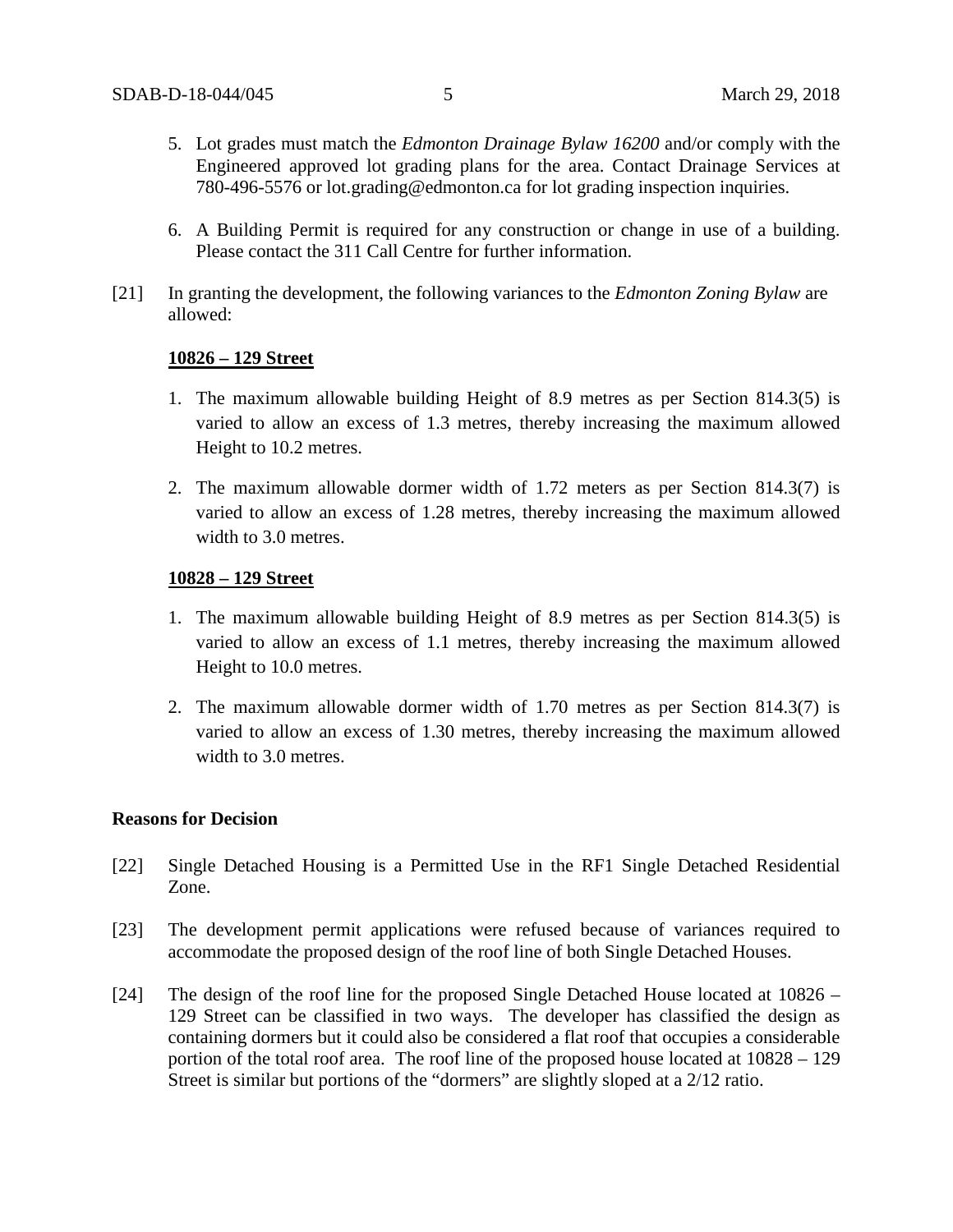SDAB-D-18-044/045 6 March 29, 2018

- [25] These design features made it difficult to calculate the Height of the proposed Single Detached House located at 10826 – 129 Street. The portion of the roof classified by the developer as "dormers" can also be classified as a flat roof that covers a considerable portion of the roof area.
- [26] The Height of the proposed house located at 10828 129 Street would be calculated by determining the Height at the midpoint of the 2/12 sloped portion of the "dormers". However, if it is determined that the portion of the roof classified as "dormers" is less impactful, the Height could be calculated on the basis of the sloped portion of the roof and the overall Height would comply with the development regulations. The Board notes that the dormers would still exceed the maximum allowable width pursuant to Section 814.3(7) of the *Edmonton Zoning Bylaw*.
- [27] Section 52.1(d) of the *Edmonton Zoning Bylaw* states that:

For all other roof types, including saddle, dome, dual-pitch, shed, butterfly or combination roofs, the Development officer shall determine Height by applying one of the previous three types that is most appropriate for balancing the development rights and the land use impact on adjacent properties.

- [28] The Board finds that the proposed developments have a combination style roof and the Height should be determined by applying the type that is most appropriate for balancing the development rights and the land use impact on adjacent properties.
- [29] Accordingly, the Board considered the overall impact of the proposed unique roof designs on the adjacent properties and the effect on the amenities of the neighbourhood as a whole. Therefore, the Board focused on the visual impact of the proposed developments on the streetscape. The proposed roof structures are much less impactful on the front and rear elevations because the predominant view from the street is a sloped roof which reduces the impact of this unique roof structure on the neighbourhood as a whole.
- [30] The proposed roof designs will have more of an impact on the immediately adjacent neighbours who reside north and south of the subject site. However, the Board notes that both of these property owners have provided written support for the proposed developments.
- [31] The Board finds that the proposed roof lines are highly articulated with different Height levels which will significantly mitigate any massing impacts on neighbouring property owners.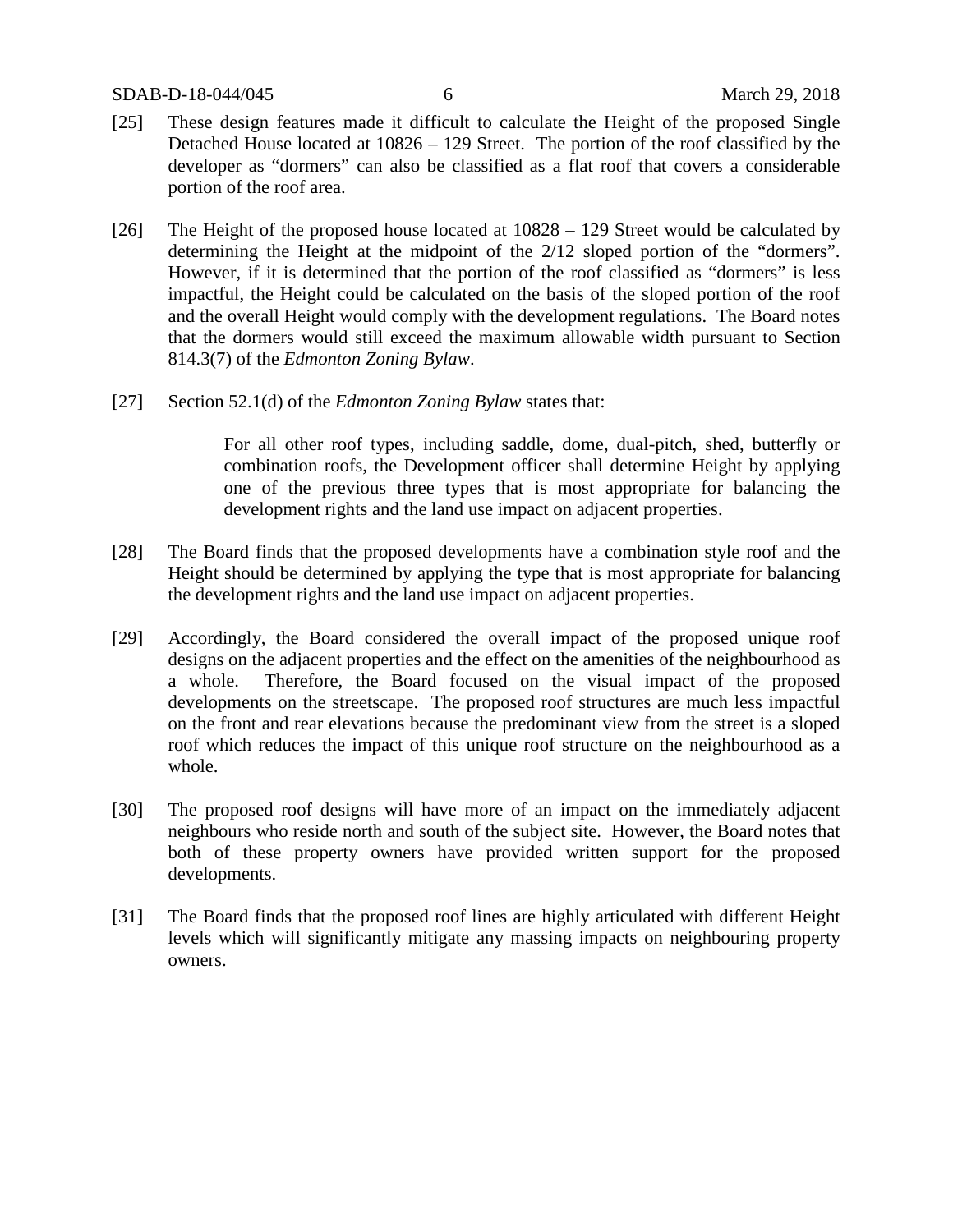[32] Based on the above, it is the opinion of the Board, that the proposed developments will not unduly interfere with the amenities of the neighbourhood nor materially interfere with or affect the use, enjoyment or value of neighbouring parcels of land. Therefore, the variances have been granted and the appeals are allowed.

> Mr. I. Wachowicz, Chairman Subdivision and Development Appeal Board

Board members in attendance: Mr. A. Nagy, Ms. G. Harris, Mr. N. Somerville, Ms. K. Thind